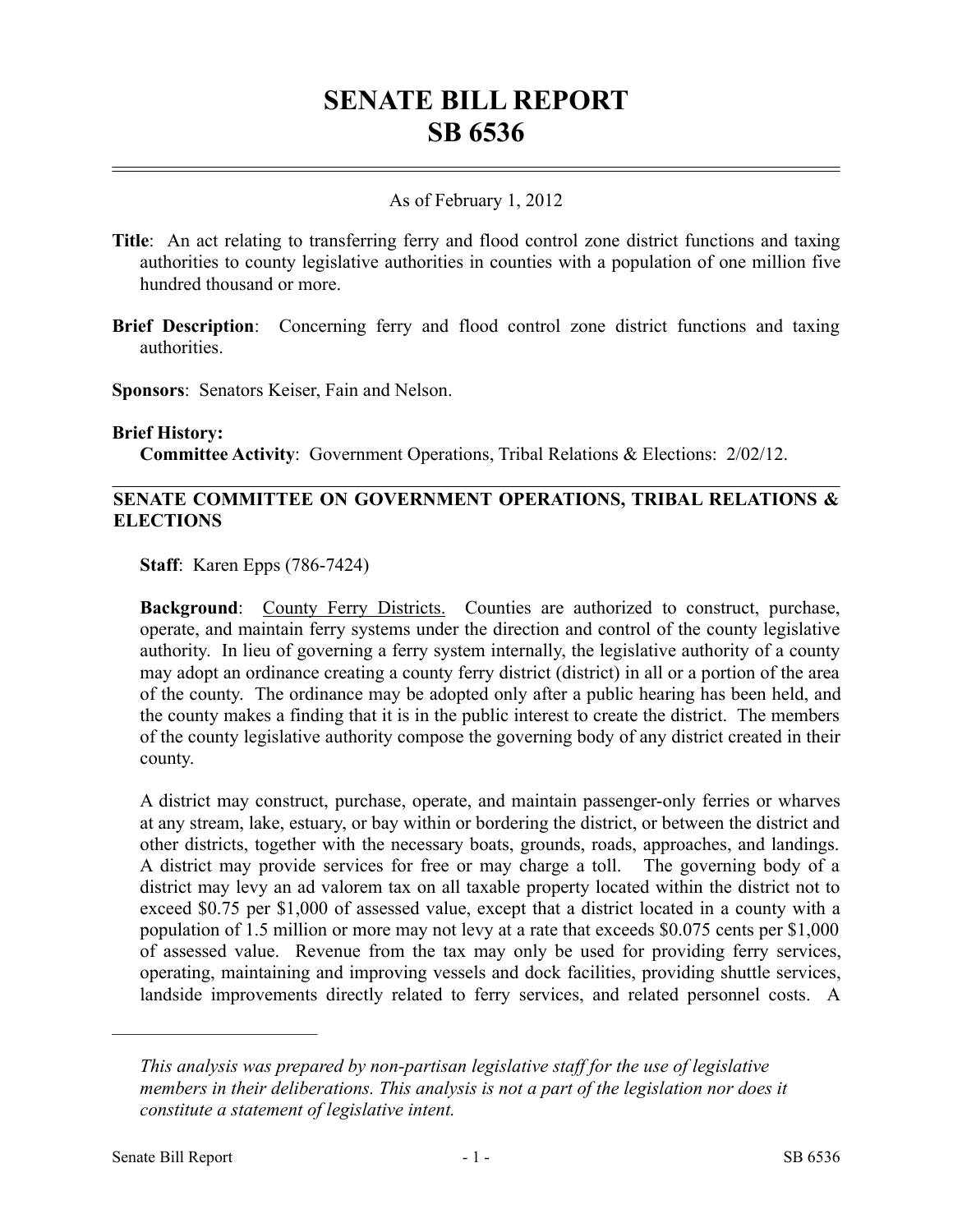district may also impose excess levies for a one-year period to be used for operating or capital purposes whenever authorized by the electors of the district. A district may incur general indebtedness and issue general obligation bonds.

In order to dissolve a district, a petition must be signed by a majority of the members of the county legislative authority and presented to the superior court of the county. If the court issues an order of dissolution, the district's assets are sold, and all proceeds of the sale, together with any cash assets, are used to pay for outstanding claims and related costs and expenses. Remaining proceeds and cash assets are paid to the county treasurer and credited to the school districts in the county.

Flood Control Zone Districts. Flood control zone districts (Zones) are quasi-municipal corporations created for the limited purpose of undertaking, operating, and maintaining flood control or storm water control projects. Zones are created by the legislative body of a county or by petition of at least 25 percent of the electors within a proposed Zone and are an independent taxing authority and a taxing district. Generally, the legislative body of a county serves as the Zone's supervisors and the county engineer as the administrator. In any Zone with more than 2000 residents, an election of supervisors other than the board may be held, subject to statutory requirements.

Zones possess the usual powers of a corporation for public purposes, including but not limited to, the authority to hire employees and staff, obtain services, enter into contracts, and sue and be sued. The county engineer is responsible for the administration of the Zone. The engineer may appoint deputies and engage employees, specialists, and technicians as may be required by the Zone and as are authorized by the Zone's budget. Subject to board approval, the engineer may also organize or reorganize the Zone into departments or other administrative relationships deemed necessary to its operation. There are currently at least nine Zones in Washington.

A Zone may be abolished either by the adoption of a resolution by the county legislative authority or by county legislative approval or voter approval of a petition filed by 25 percent of the voters. Any property or assets of the Zone may be conveyed to the county or a remaining Zone.

**Summary of Bill**: County Ferry Districts. If a district has been established with boundaries that are the same as the boundaries of a county with a population of 1.5 million or more, the county legislative authority may, by ordinance or resolution, initiate a process to assume the rights, powers, functions, and obligations of the district. Prior to assuming the powers and obligations of the district, the county legislative authority must hold a public hearing and make a finding that it is in the public interest. Subsequently, all powers and obligations granted to or possessed by the district vest to the county, and the district must be abolished. All future actions must be taken in the name of the county and title to all property vests to the county. All pending business before the board of the transferred district must be continued and acted upon by the county. All existing contracts and obligations of the transferred district remain in full force and effect and must be performed by the county. Procedures and requirements for transferring other assets are established. Employees and personnel of the district do not automatically become employees of the county.